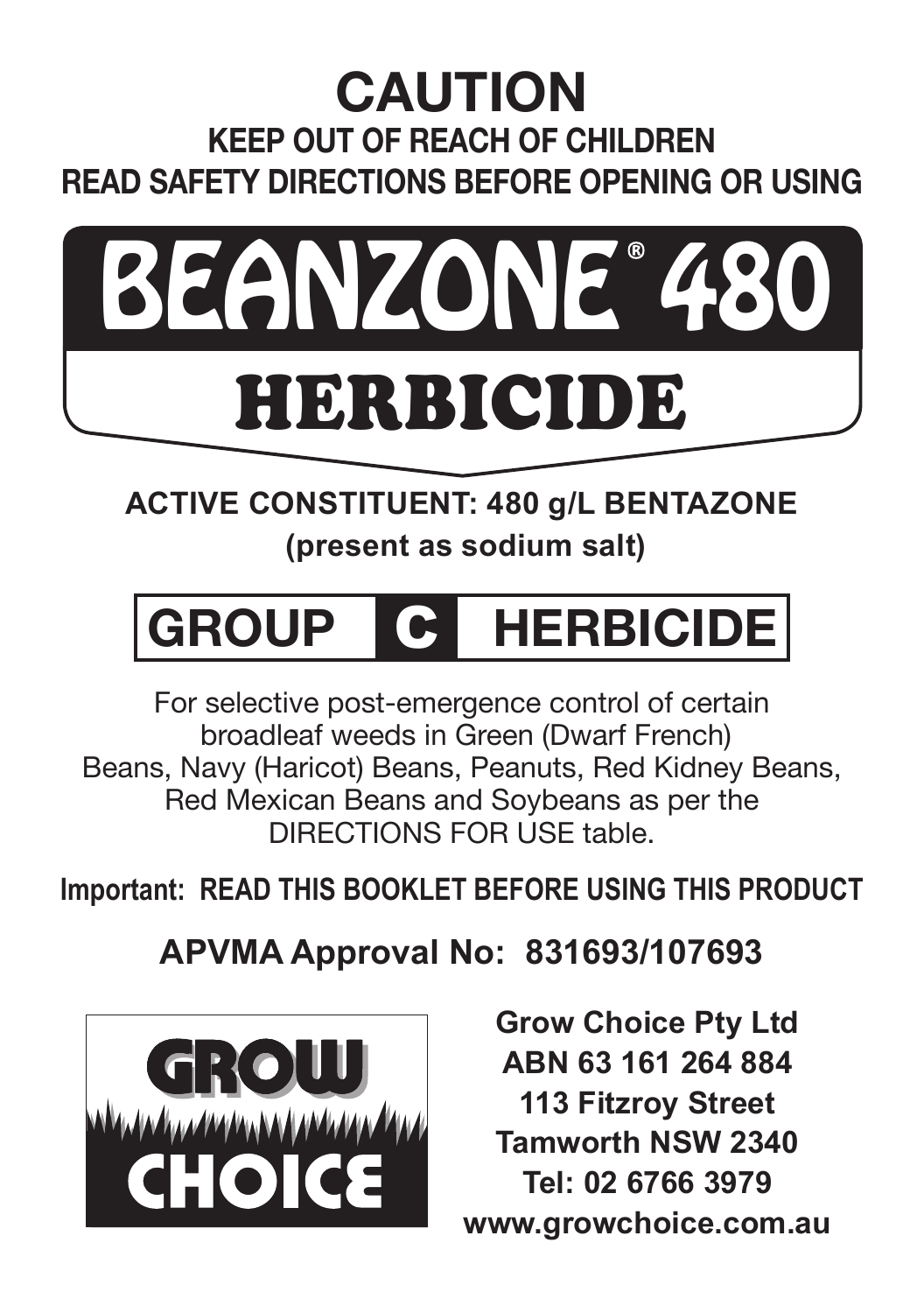**DIRECTIONS FOR USE:**  DIRECTIONS FOR USE:

RESTRAINTS: Do NOT apply under hot, dry conditions. **RESTRAINTS:** Do NOT apply under hot, dry conditions.

| <b>CROP</b>        | WEEDS                                                                                                                                       | <b>STATE</b> | RATE/ha  | ₩P      | CRITICAL COMMENTS                                                                                                                                                                                                                                                                                                                                         |
|--------------------|---------------------------------------------------------------------------------------------------------------------------------------------|--------------|----------|---------|-----------------------------------------------------------------------------------------------------------------------------------------------------------------------------------------------------------------------------------------------------------------------------------------------------------------------------------------------------------|
| <b>Broad beans</b> | <b>Black bindweed</b><br>convolvulus)<br>Polygonum                                                                                          | Tas only     | $\equiv$ | 5 weeks | Apply when weeds are less than<br>two true leaves.                                                                                                                                                                                                                                                                                                        |
|                    | Blackberry nightshade<br>Spergula arvensis),<br>Solanum nigrum),<br>Com spurry<br>Fathen                                                    |              |          |         | earlier and weeds are less than<br>Apply when broad bean plants<br>are at the two leaf stage or<br>5 cm high.                                                                                                                                                                                                                                             |
|                    | Chenopodium album),<br>Sisymbrium officinale),<br>Fumaria muralis),<br>Hedge mustard<br>Fumitory                                            |              |          |         | cm high, and broad bean plants<br>are developed past the two leaf<br>Ensure weeds are less than 5<br>stage.                                                                                                                                                                                                                                               |
|                    | Shepherd's purse<br>bursa-pastoris),<br>Brassica rapa<br>aphanistrum),<br>campestris)<br>Wild radish<br>Raphanus<br>Wild turnip<br>Capsella |              |          |         | BS1000 at 125 mL per 100 litres of<br>the spray volume is necessary for<br>necessary to achieve satisfactory<br>of a non-ionic surfactant such as<br>two applications should be used<br>and the total rate applied should<br>not exceed 3 L/ha. The addition<br>Sequential applications may be<br>weed control, but no more than<br>optimum weed control. |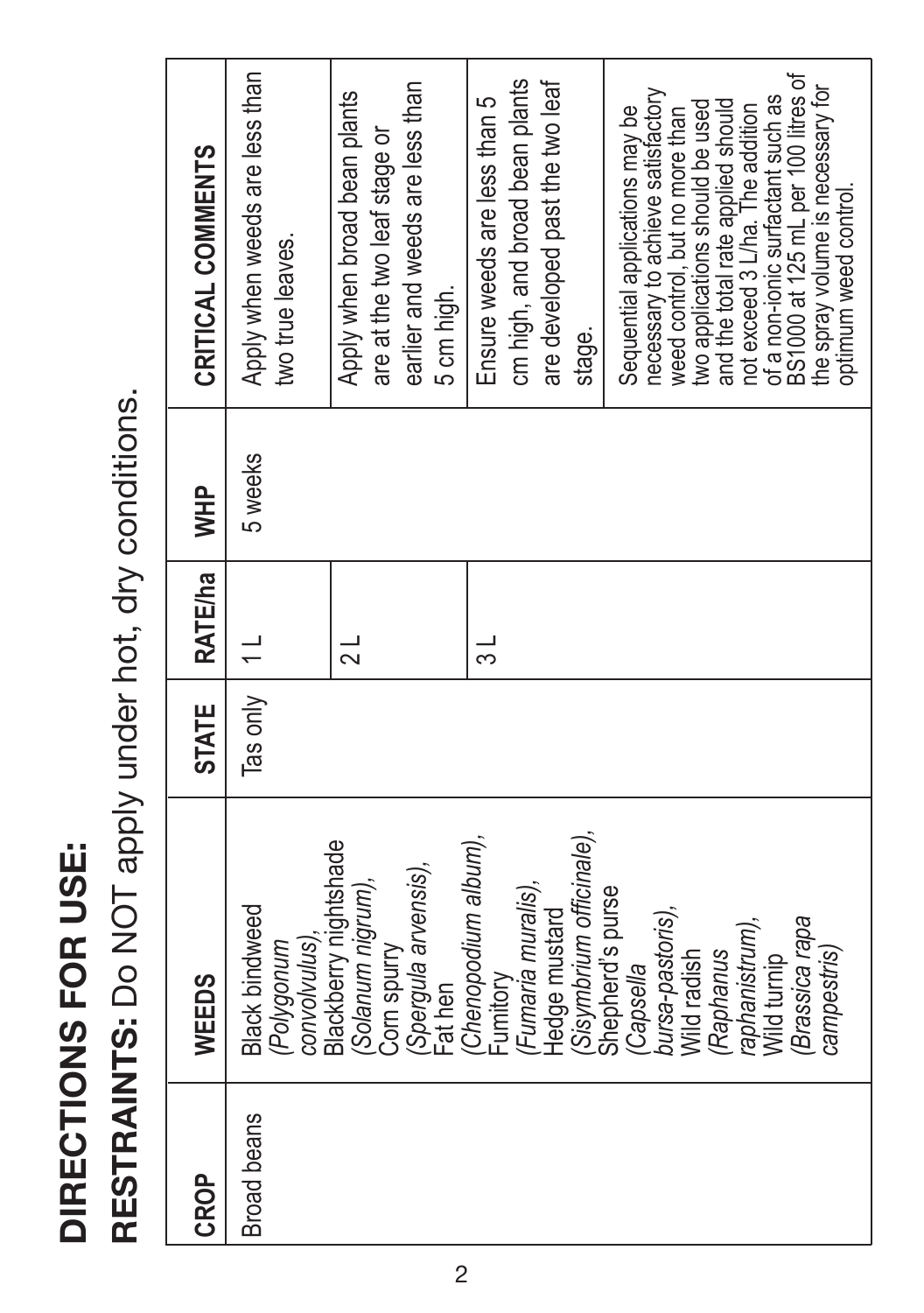| <b>CROP</b>                   | WEEDS                                                                                                                                                                                                                                                       | <b>STATE</b>           | <b>RATE/ha</b>  | <b>WHP</b> | CRITICAL COMMENTS                                                                                                                                                                                                                        |
|-------------------------------|-------------------------------------------------------------------------------------------------------------------------------------------------------------------------------------------------------------------------------------------------------------|------------------------|-----------------|------------|------------------------------------------------------------------------------------------------------------------------------------------------------------------------------------------------------------------------------------------|
| (Dwarf French)<br>Green beans | (Datura spp.)<br>Thornapples                                                                                                                                                                                                                                | NSW,<br>Vic, WA<br>ad. | or $2L$<br>1.5L | 5 weeks    | Apply low rate when weeds are<br>cotyledon to 4 leaves and high<br>ate when 5 to 8 leaves.                                                                                                                                               |
|                               | (Xanthium pungens)<br>Noogoora burr                                                                                                                                                                                                                         | $\frac{y}{\sin x}$     |                 |            | Apply low rate when weeds are<br>cotyledon to 3 leaves and high<br>rate when 4 to 6 leaves.                                                                                                                                              |
|                               | Apple of Peru<br>(Nicandra physalodes),<br>Annual ground cherry<br>Silybum marianum)<br>Physalis angulata),<br>Acanthospermum<br>(Ipomea plebeia),<br>hispidum),<br>Variegated thistle<br>Cobblers pegs<br>(Bidens pilosa),<br>Star burr<br><b>Bellvine</b> |                        | $\frac{1}{2}$   |            | Variegated thistle should be less<br>than 15 cm in diameter. Annual<br>ground cherry should be less<br>Control of belivine may be<br>inconsistent if soil is dry.<br>Apply when weeds are<br>cotyledon to 4 leaves.<br>than 1.5 cm high. |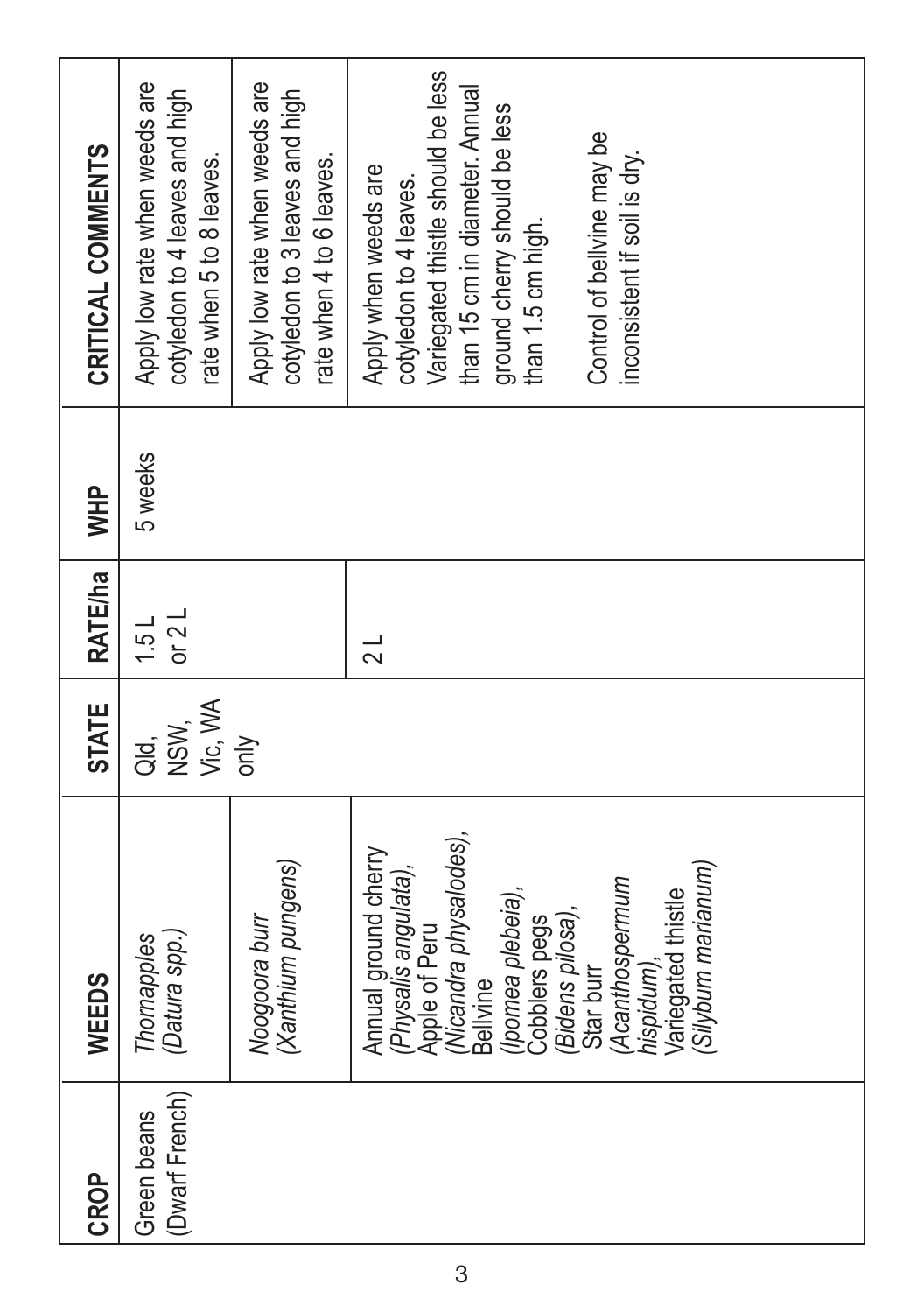| CRITICAL COMMENTS | Apply when weeds are<br>cotyledon to 3 leaves.                                       | Apply when unifoliate bean leaf<br>is fully expanded.               | Apply when first trifoliate bean<br>leaf is fully expanded. | Ensure weeds are less than 5<br>cm high and second trifoliate<br>bean leaf is fully expanded. | Ensure weeds are less than 5<br>cm high. | 100 litres of the spray volume is necessary<br>exceed 3 L/ha. The addition of a non-ionic<br>sequential applications may be necessary<br>used and the total rate applied should not<br>surfactant such as BS1000 at 125 mL per<br>no more than two applications should be<br>to achieve satisfactory weed control, but<br>expansion of the second trifoliate leaf,<br>If product is applied prior to the full<br>for optimum weed control. |
|-------------------|--------------------------------------------------------------------------------------|---------------------------------------------------------------------|-------------------------------------------------------------|-----------------------------------------------------------------------------------------------|------------------------------------------|--------------------------------------------------------------------------------------------------------------------------------------------------------------------------------------------------------------------------------------------------------------------------------------------------------------------------------------------------------------------------------------------------------------------------------------------|
| <b>HHM</b>        | 5 weeks                                                                              |                                                                     |                                                             |                                                                                               |                                          |                                                                                                                                                                                                                                                                                                                                                                                                                                            |
| <b>RATE/ha</b>    | $\frac{1}{2}$                                                                        |                                                                     | ನ                                                           | ಸ                                                                                             | ಸ                                        |                                                                                                                                                                                                                                                                                                                                                                                                                                            |
| <b>STATE</b>      | Qld only                                                                             | Tas only                                                            |                                                             |                                                                                               | Vic, SA<br>only                          |                                                                                                                                                                                                                                                                                                                                                                                                                                            |
| WEEDS             | Hairy wandering jew<br>(Anoda cristata).<br>benghalensis)<br>Anoda weed<br>Commelina | Blackberry nightshade<br>(Solanum nigrum),<br><b>Black bindweed</b> | (Polygonum<br>convolvulus),<br>Corn spurry                  | (Spergula arvensis),<br>(Fumaris muralis),<br>Fumitory                                        | (Chenopodium album),<br>Fat hen          | (Raphanus raphanistrum)<br>(Capsella bursa-pastoris),<br>Brassica rapa campestris)<br>(Sisymbrium officinale),<br>Shepherd's purse<br>Hedge mustard<br><b>Nild</b> radish<br>Wild turnip                                                                                                                                                                                                                                                   |
| <b>CROP</b>       | (Dwarf French)<br>Green beans<br>cont.                                               |                                                                     |                                                             |                                                                                               |                                          |                                                                                                                                                                                                                                                                                                                                                                                                                                            |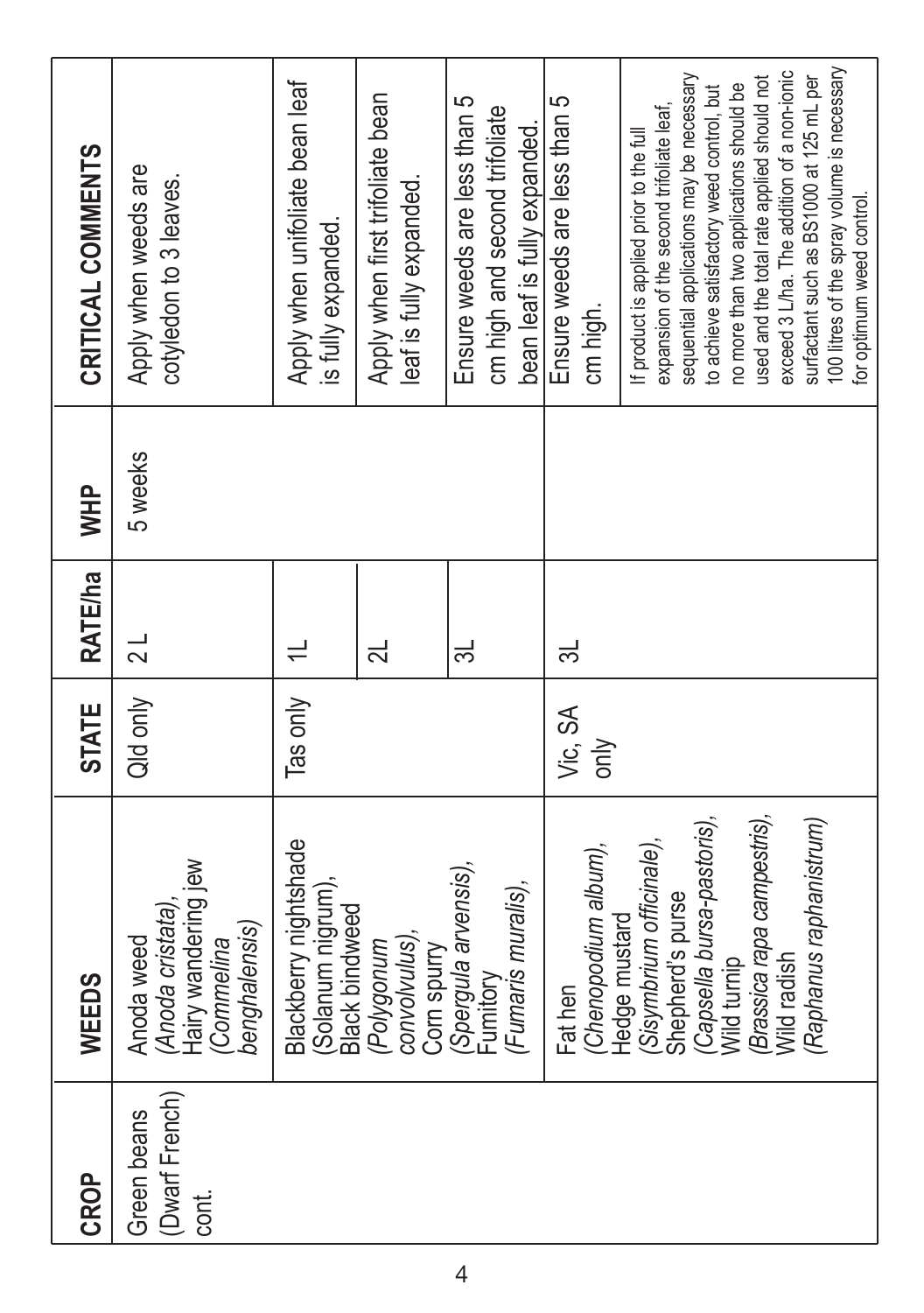| CROP                    | WEEDS                                                                                                                                                                                                                                                             | <b>STATE</b>               | <b>RATE/ha</b>  | <b>HHM</b> | CRITICAL COMMENTS                                                                                                                                                                                                                        |
|-------------------------|-------------------------------------------------------------------------------------------------------------------------------------------------------------------------------------------------------------------------------------------------------------------|----------------------------|-----------------|------------|------------------------------------------------------------------------------------------------------------------------------------------------------------------------------------------------------------------------------------------|
| Navy beans<br>(Haricot) | (Datura spp.)<br>Thornapples                                                                                                                                                                                                                                      | NSW,<br>Vic, WA<br>a.<br>T | or $2L$<br>1.5L | 8 weeks    | Apply low rate when weeds are<br>cotyledon to 4 leaves and high<br>rate when 5 to 8 leaves.                                                                                                                                              |
|                         | (Xanthium pungens)<br>Noogoora burr                                                                                                                                                                                                                               | Ōпly                       |                 |            | Apply low rate when weeds are<br>cotyledon to 3 leaves and high<br>rate when 4 to 6 leaves.                                                                                                                                              |
|                         | Nicandra physalodes),<br>Annual ground cherry<br>(Silybum marianum<br>Physalis angulata),<br>Acanthospermum<br>(Ipomea plebeia),<br><b>/ariegated thistle</b><br>(Bidens pilosa),<br>Cobblers pegs<br>Apple of Peru<br>hispidum),<br><b>Bellvine</b><br>Star burr |                            | $\frac{1}{2}$   |            | variegated thistle should be less<br>than 15 cm in diameter. Annual<br>bellvine may be inconsistent if<br>ground cherry should be less<br>than 1.5 cm high. Control of<br>Apply when weeds are<br>cotyledon to 4 leaves.<br>soil is dry. |
|                         | Hairy wandering jew<br>Anoda cristata)<br>benghalensis)<br>Anoda weed<br>Commelina                                                                                                                                                                                | Qld Only                   |                 |            | Apply when weeds are<br>cotyledon to 3 leaves.                                                                                                                                                                                           |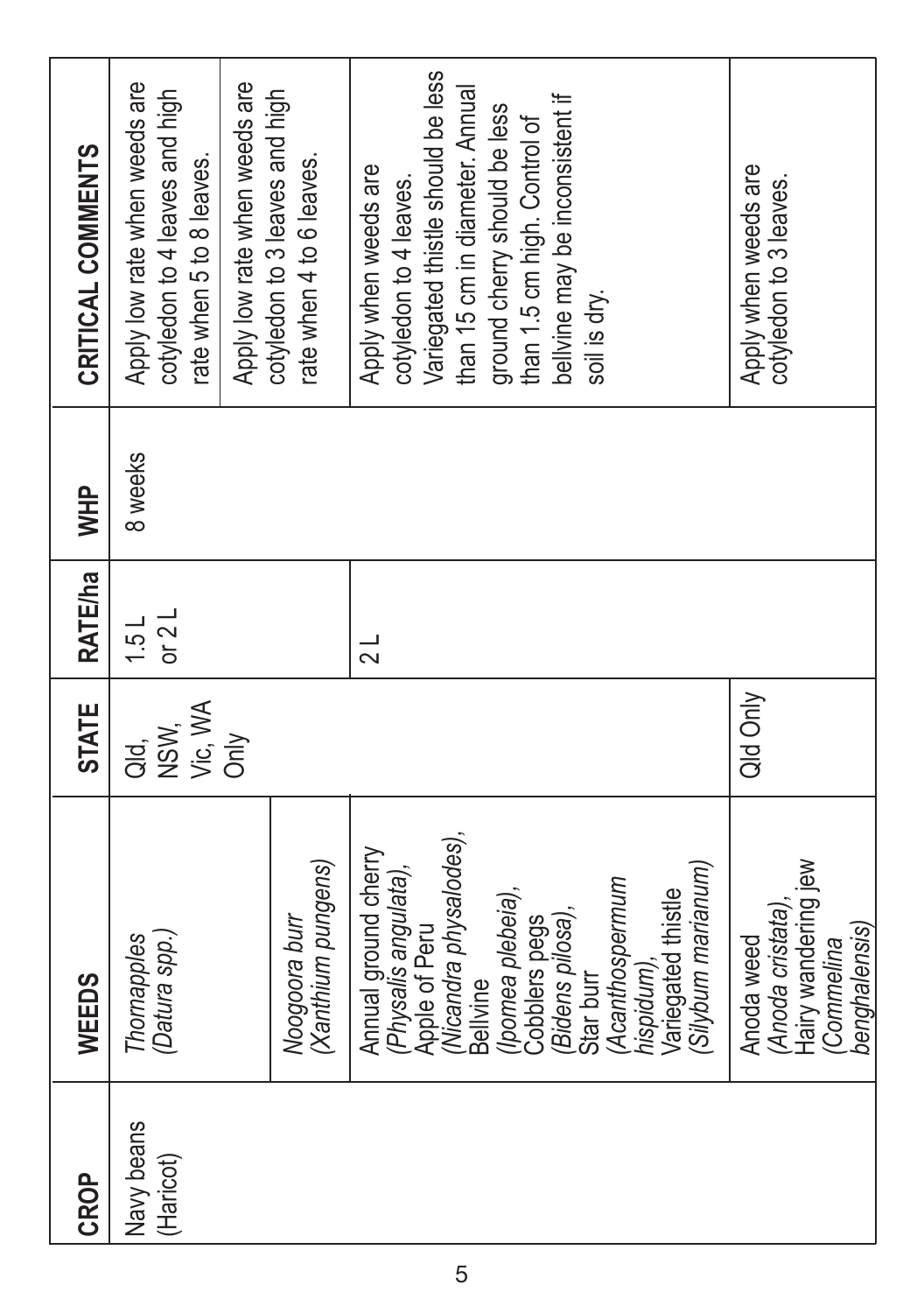| CRITICAL COMMENTS | ionic surfactant such as BS1000<br>cm high. The addition of a non-<br>at 125 mL per 100 litres of the<br>Ensure weeds are less than 5<br>for optimum weed control in<br>spray volume is necessary<br>Tasmania.                                                                                                                                                                             |
|-------------------|--------------------------------------------------------------------------------------------------------------------------------------------------------------------------------------------------------------------------------------------------------------------------------------------------------------------------------------------------------------------------------------------|
| <b>HHM</b>        | 8 weeks                                                                                                                                                                                                                                                                                                                                                                                    |
| <b>RATE/ha</b>    | $\frac{1}{3}$                                                                                                                                                                                                                                                                                                                                                                              |
| <b>STATE</b>      | Vic, Tas,<br>SA only                                                                                                                                                                                                                                                                                                                                                                       |
| WEEDS             | Sisymbrium officinale),<br>Blackberry nightshade<br>Chenopodium album)<br>Spergula arvensis),<br>(Solanum nigrum),<br>Fumaris muralis),<br>Shepherd's purse<br>black Bindweed<br>Hedge mustard<br>bursa-pastoris),<br>Brassica rapa<br>(annistrum<br>convolvulus)<br>campestris),<br>Polygonum<br>Corn spurry<br>Raphanus<br>Wild tumip<br>Wild radish<br>Capsella<br>Funnitory<br>Fat hen |
| CROP              | (Haricot) cont.<br>Navy beans                                                                                                                                                                                                                                                                                                                                                              |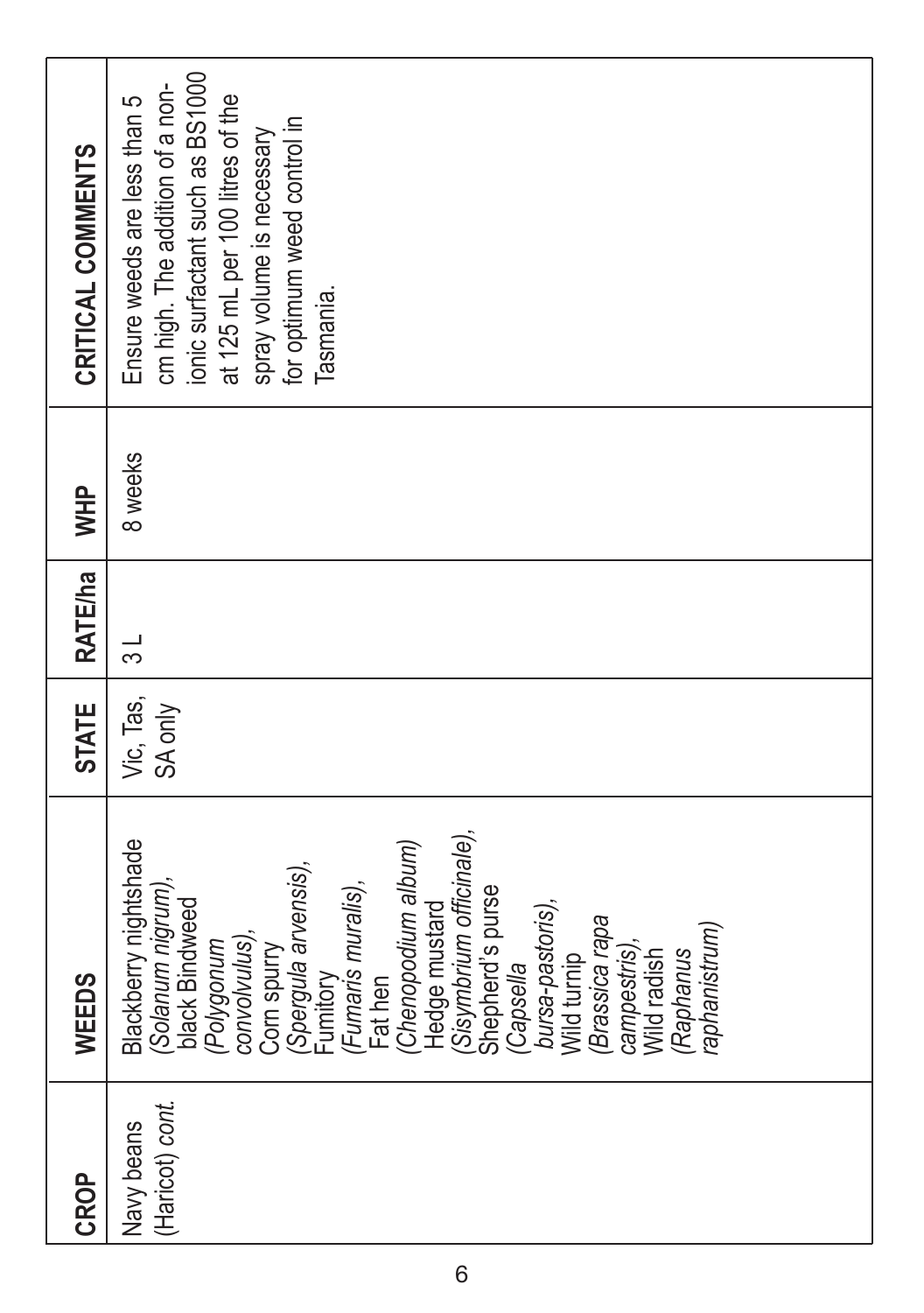| CROP    | WEEDS                                                                                                                                                                                                                                                                                                                     | <b>STATE</b> | <b>RATE/ha</b>          | <b>WHP</b> | CRITICAL COMMENTS                                                                                                                                                                                                                                                                          |
|---------|---------------------------------------------------------------------------------------------------------------------------------------------------------------------------------------------------------------------------------------------------------------------------------------------------------------------------|--------------|-------------------------|------------|--------------------------------------------------------------------------------------------------------------------------------------------------------------------------------------------------------------------------------------------------------------------------------------------|
| Peanuts | (Datura spp.)<br>Thornapples                                                                                                                                                                                                                                                                                              | Qld only     | or $2L$<br>1.5 L        | 21 days    | Apply low rate when weeds are<br>cotyledon to 4 leaves and high<br>rate when 5 to 8 leaves.                                                                                                                                                                                                |
|         | (Xanthium pungens<br>Noogoora burr                                                                                                                                                                                                                                                                                        |              |                         |            | Apply low rate when weeds are<br>cotyledon to 3 leaves and high<br>rate when 4 to 6 leaves.                                                                                                                                                                                                |
|         | Nicandra physalodes),<br>Annual ground cherry<br>Hairy wandering jew<br>Silybum marianum)<br>Physalis angulata),<br>Acanthospermum<br>(Ipomea plebeia),<br>hispidum),<br>Variegated thistle<br>Anoda cristata).<br>(Bidens pilosa),<br>Cobblers pegs<br>Apple of Peru<br>Anoda weed<br>Commelina<br>Star burr<br>Bellvine |              | $\overline{\mathsf{d}}$ |            | Variegated thistle should be less<br>than 15 cm in diameter. Annual<br>ground cherry should be less<br>Control of belivine may be<br>inconsistent if soil is dry.<br>Apply when weeds are<br>Apply when weeds are<br>cotyledon to 4 leaves.<br>cotyledon to 3 leaves.<br>than 1.5 cm high. |
|         | benghalensis)                                                                                                                                                                                                                                                                                                             |              |                         |            |                                                                                                                                                                                                                                                                                            |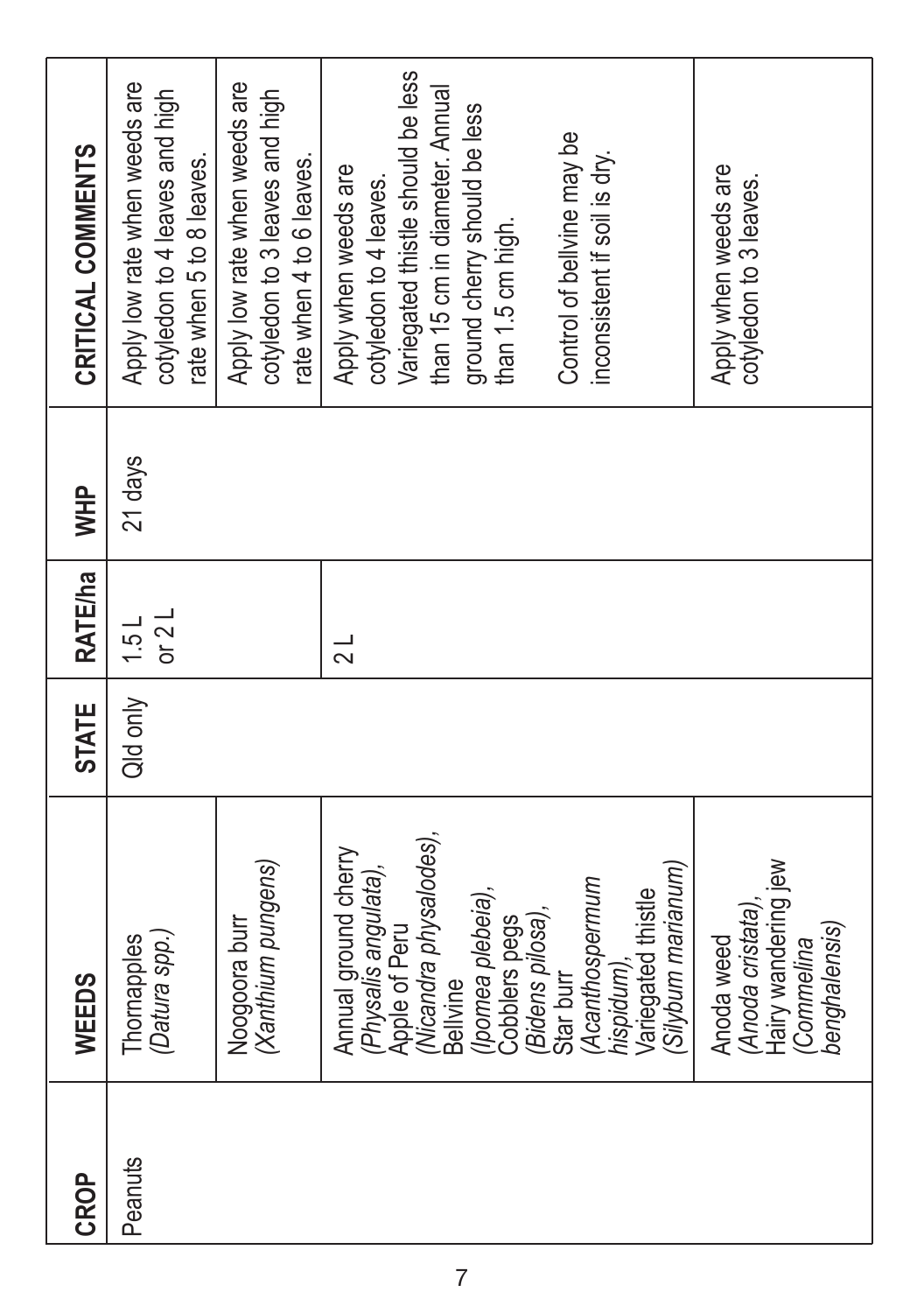| CROP                                | WEEDS                                                                                                                                                                                                                                                       | <b>STATE</b>               | <b>RATE/ha</b>           | <b>WHP</b> | CRITICAL COMMENTS                                                                                                                                                                                                                        |
|-------------------------------------|-------------------------------------------------------------------------------------------------------------------------------------------------------------------------------------------------------------------------------------------------------------|----------------------------|--------------------------|------------|------------------------------------------------------------------------------------------------------------------------------------------------------------------------------------------------------------------------------------------|
| red mexican<br>Red kidney<br>beans, | (Datura spp.)<br>Thornapples                                                                                                                                                                                                                                | Vic, WA<br>NSW,<br>ai<br>T | or $2L$<br>$\frac{1}{2}$ | 8 weeks    | Apply low rate when weeds are<br>cotyledon to 4 leaves and high<br>rate when 5 to 8 leaves.                                                                                                                                              |
| beans                               | (Xanthium pungens)<br>Noogoora burr                                                                                                                                                                                                                         | only                       |                          |            | Apply low rate when weeds are<br>cotyledon to 3 leaves and high<br>rate when 4 to 6 leaves.                                                                                                                                              |
|                                     | Àpple of Peru<br>(Nicandra physalodes),<br>Annual ground cherry<br>(Silybum marianum<br>Physalis angulata),<br>Acanthospermum<br>(Ipomea plebeia).<br>hispidum),<br>Variegated thistle<br>(Bidens pilosa),<br>Cobblers pegs<br>Star burr<br><b>Bellvine</b> |                            | $\frac{1}{2}$            |            | Variegated thistle should be less<br>than 15 cm in diameter. Annual<br>ground cherry should be less<br>Control of bellvine may be<br>inconsistent if soil is dry.<br>Apply when weeds are<br>cotyledon to 4 leaves.<br>than 1.5 cm high. |
|                                     | Hairy wandering jew<br>Anoda cristata).<br>benghalensis)<br>Anoda weed<br>Commelina                                                                                                                                                                         | Qid Only                   |                          |            | Apply when weeds are<br>cotyledon to 3 leaves.                                                                                                                                                                                           |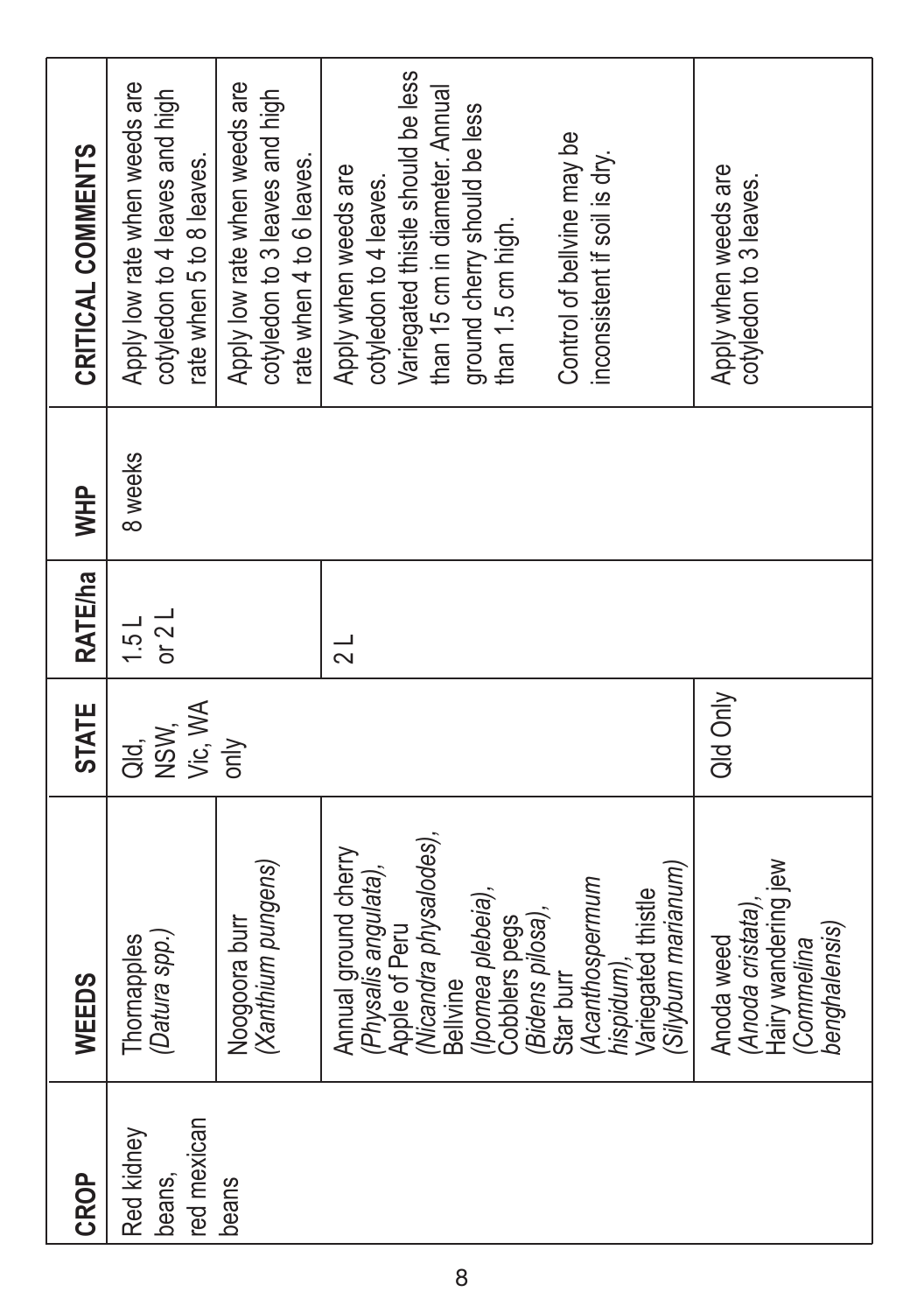| CRITICAL COMMENTS | Apply low rate when weeds are<br>cotyledon to 4 leaves and high<br>ate when 5 to 8 leaves. | Apply low rate when weeds are<br>cotyledon to 3 leaves and high<br>até when 4 to 6 leaves. | Variegated thistle should be less<br>than 15 cm in diameter. Annual<br>ground cherry should be less<br>Control of bellvine may be<br>inconsistent if soil is dry.<br>Apply when weeds are<br>cotyledon to 4 leaves.<br>than 1.5 cm high.                           | Apply when weeds are<br>cotyledon to 3 leaves.                                     |
|-------------------|--------------------------------------------------------------------------------------------|--------------------------------------------------------------------------------------------|--------------------------------------------------------------------------------------------------------------------------------------------------------------------------------------------------------------------------------------------------------------------|------------------------------------------------------------------------------------|
|                   |                                                                                            |                                                                                            |                                                                                                                                                                                                                                                                    |                                                                                    |
| <b>WHP</b>        | 8 weeks                                                                                    |                                                                                            |                                                                                                                                                                                                                                                                    |                                                                                    |
| <b>RATE/ha</b>    | or $2L$<br>$\frac{1}{2}$                                                                   |                                                                                            | $\frac{1}{2}$                                                                                                                                                                                                                                                      |                                                                                    |
| <b>STATE</b>      | NSW,<br>Vic, WA<br>ai<br>T                                                                 | $\frac{y}{x}$                                                                              |                                                                                                                                                                                                                                                                    | Qild only                                                                          |
| WEEDS             | (Datura spp.)<br>Thornapples                                                               | (Xanthium pungens)<br>Noogoora burr                                                        | Nicandra physalodes),<br>Annual ground cherry<br>(Silybum marianum<br><i>(Physalis angulata),</i><br>Apple of Peru<br>Acanthospermum<br>Variegated thistle<br>'Ipomea plebeia),<br>(Bidens pilosa),<br>Cobblers pegs<br>hispidum),<br>Star burr<br><b>Bellvine</b> | Hairy wandering jew<br>Anoda cristata)<br>benghalensis)<br>Anoda weed<br>Commelina |
| CROP              | Soybeans                                                                                   |                                                                                            |                                                                                                                                                                                                                                                                    |                                                                                    |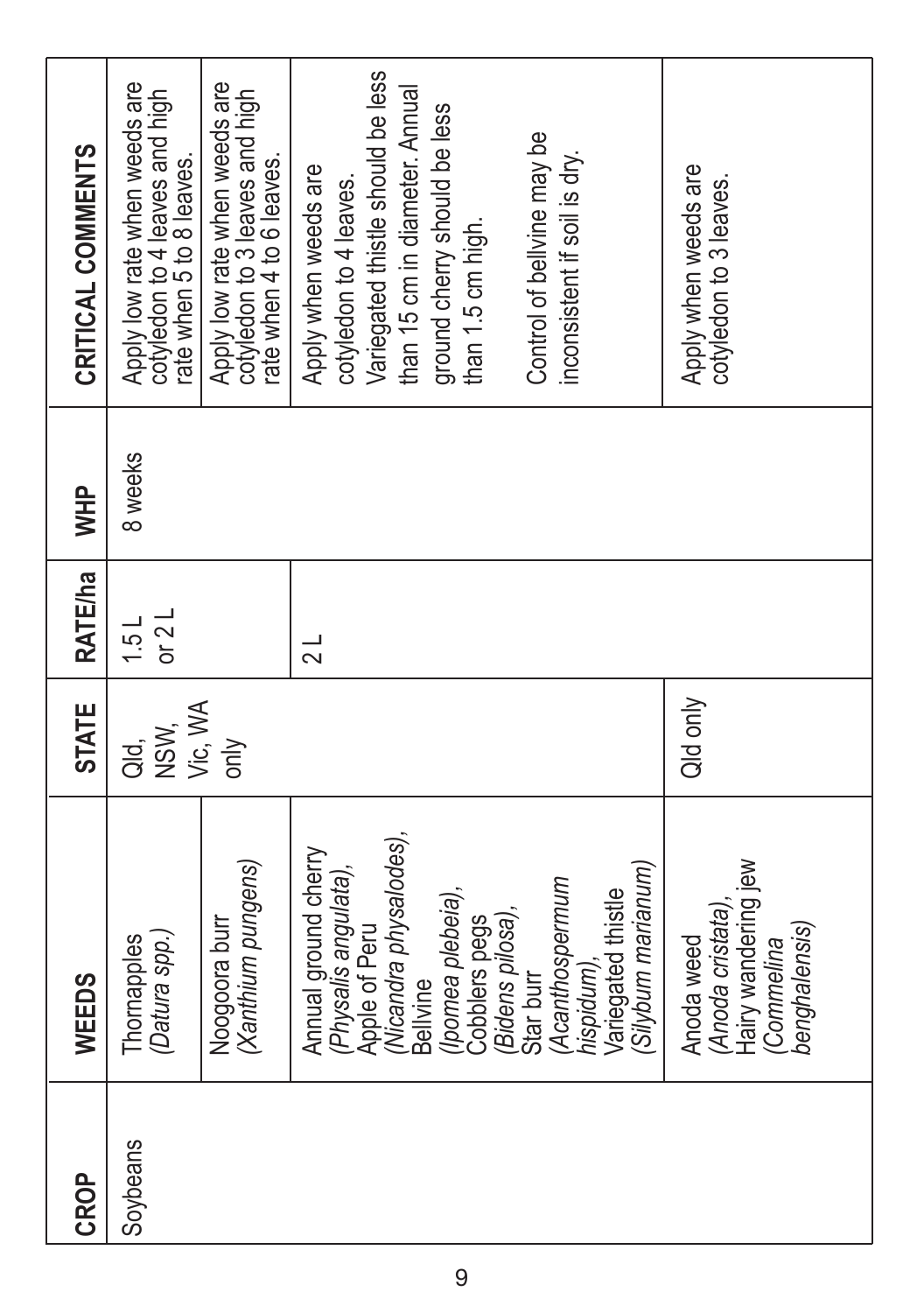| CROP              | WEEDS                                                                                                           |                                   | STATE RATE/ha                                       | 우<br>기  | CRITICAL COMMENTS                                                                   |
|-------------------|-----------------------------------------------------------------------------------------------------------------|-----------------------------------|-----------------------------------------------------|---------|-------------------------------------------------------------------------------------|
| Soybeans<br>cont. | <b>UPPRESSION ONLY</b><br>lackberry nightshade<br>Xanthium spinosum)<br>Solanum nigrum)<br>Bathurst burr<br>and | $\frac{8}{2}$<br>$\sum_{i=1}^{n}$ | 2 L plus<br>Trate †<br>per ha<br>$2$ L of<br>ረ<br>በ | 8 weeks | Apply as a post-emergent spray<br>no later than early 4 leaf stage<br>of the weeds. |

**not to be used foR anY puRpose, oR In anY ManneR, contRaRY to thIs label**  NOT TO BE USED FOR ANY PURPOSE, OR IN ANY MANNER, CONTRARY TO THIS LABEL JNLESS AUTHORISED UNDER APPROPRIATE LEGISLATION. **unless authoRIsed undeR appRopRIate legIslatIon.**

WITHROLDING PERIODS (WHP) **WIthholdIng peRIods (Whp)** PEANUTS: **bRoad beans, gReen beans: do not haRVest foR 5 Weeks**  BROAD BEANS. GREEN BEANS:

**Red MeXIcan beans, soYbeans: do not haRVest foR 8 Weeks**  RED MEXICAN BEANS, SOYBEANS: NAVY BEANS. RED KIDNEY BEANS **naVY beans, Red kIdneY beans**

DO NOT HARVEST FOR 21 DAYS AFTER **peanuts: do not haRVest foR 21 daYs afteR APPLICATION. applIcatIon.**

DO NOT HARVEST FOR 5 WEEKS AFTER APPLICATION.  **afteR applIcatIon.** DO NOT HARVEST FOR 8 WEEKS AFTER APPLICATION.  **afteR applIcatIon.**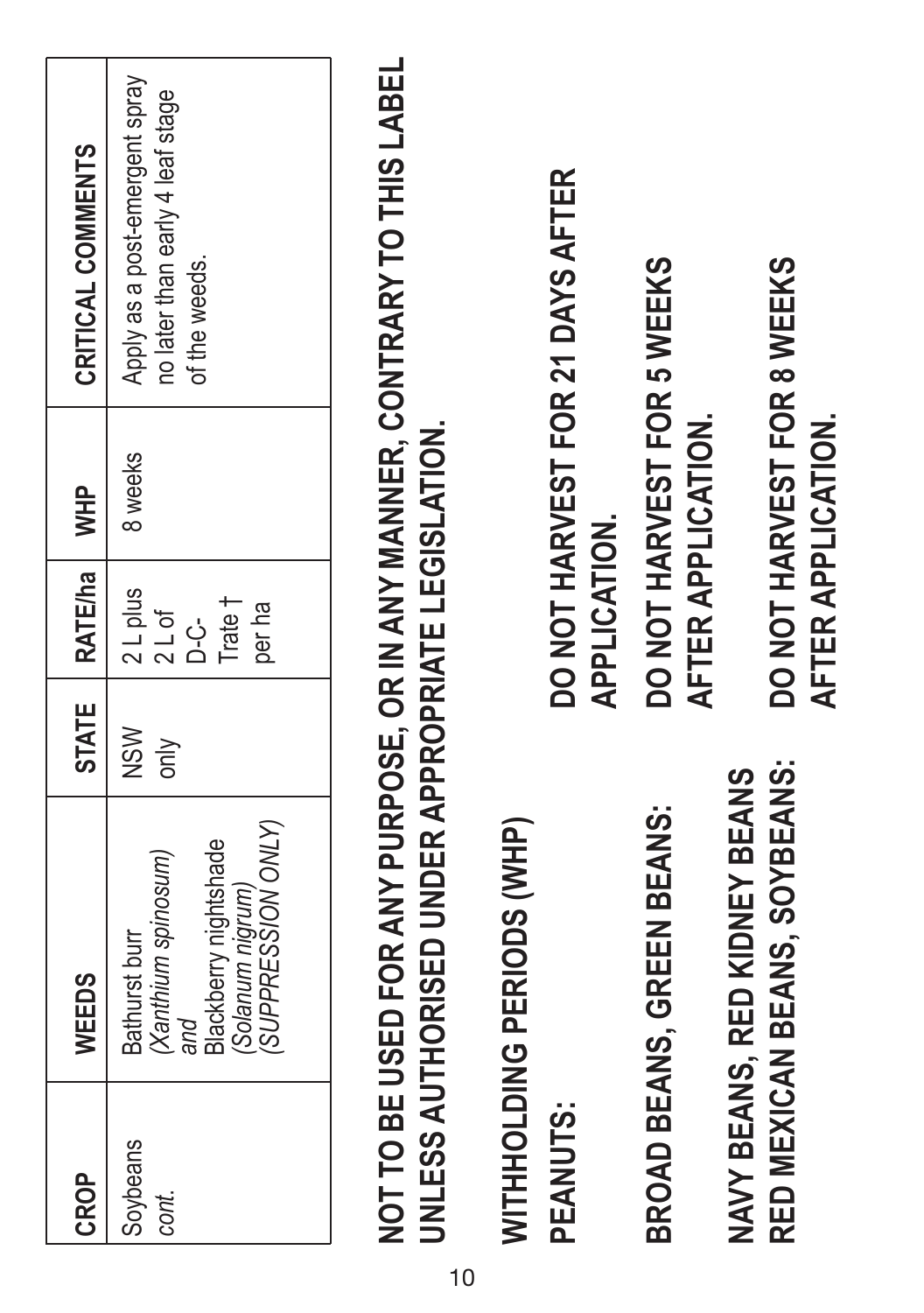# **GENERAL INSTRUCTIONS**

#### **APPLICATION**

**Ground Application:** BEANZONE 480 HERBICIDE is a contact herbicide and therefore thorough coverage of the foliage of weeds is essential. To obtain thorough coverage BEANZONE 480 HERBICIDE should be applied through properly calibrated and maintained spray equipment at a volume of 220 to 440 L water per ha and pressure of 240 to 340 kPa. Coverage will be reduced if weeds are being shaded by the crop or by any other factors such as drift or dusty leaves that prevent the herbicide reaching target leaves. Best results will be obtained when conditions favour rapid growth.

#### **Aerial Application:**

(Read instructions for Ground Application first) Apply with aircraft fitted with either conventional boom and nozzles or with Micronair† rotary atomizers flying between 3 to 4 metres above the ground. Booms should be fitted with D8 to D12 nozzles and calibrated to apply at least 50 L/ha with overlapping swaths to prevent striping. Micronairs should be calibrated to apply at least 35 L/ha with droplets between 200 to 250 microns and swaths overlapping to prevent striping. Avoid droplets smaller than 200 micron as they are susceptible to evaporation.

Do NOT APPLY under hot and dry conditions. Best results are obtained from late afternoon or early morning spraying. Do NOT APPLY under strong or gusty wind conditions (more than 5 knots) as striping will occur.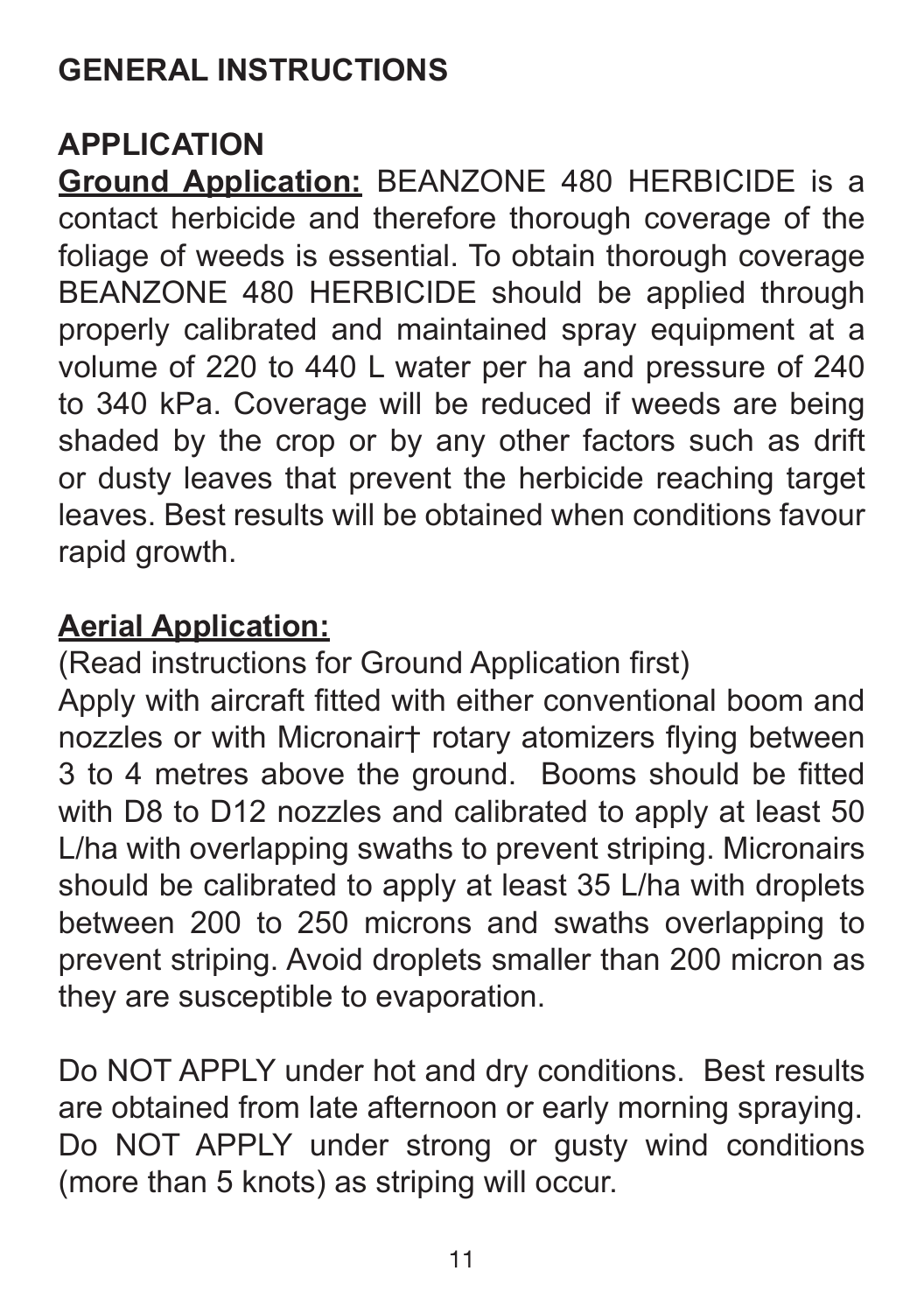**Split Applications:** Weeds do not all germinate at once and application should not be delayed to catch later germinations. When late germinations of weeds occur a second application is advisable before the crop canopy closes.

**The Effects of Stress and Weather:** Application is not recommended to crops suffering from stress induced by drought, water logging, hail damage, frost or injury from other pesticides or crop injury may occur. Such stress conditions may also harden weeds making them more difficult to kill.

BEANZONE 480 HERBICIDE is a water soluble concentration and hot, dry conditions may cause spray to evaporate reducing covering and the performance on weeds. Rain within eight hours of spraying is likely to reduce the effectiveness of BEANZONE 480 HERBICIDE resulting in poor weed control.

**Wetting Agent:** In Tasmania (only) a non-ionic wetting agent such as BS1000 at 125 mL per 100 litres of the volume should be added when BEANZONE 480 HERBICIDE is sprayed on navy (Haricot) beans and green (Dwarf French) beans. In general, the addition of wetter does not improve control of weeds in other areas.

However, with less susceptible weeds or if spray coverage is less than optimum the addition of BS1000 may improve control.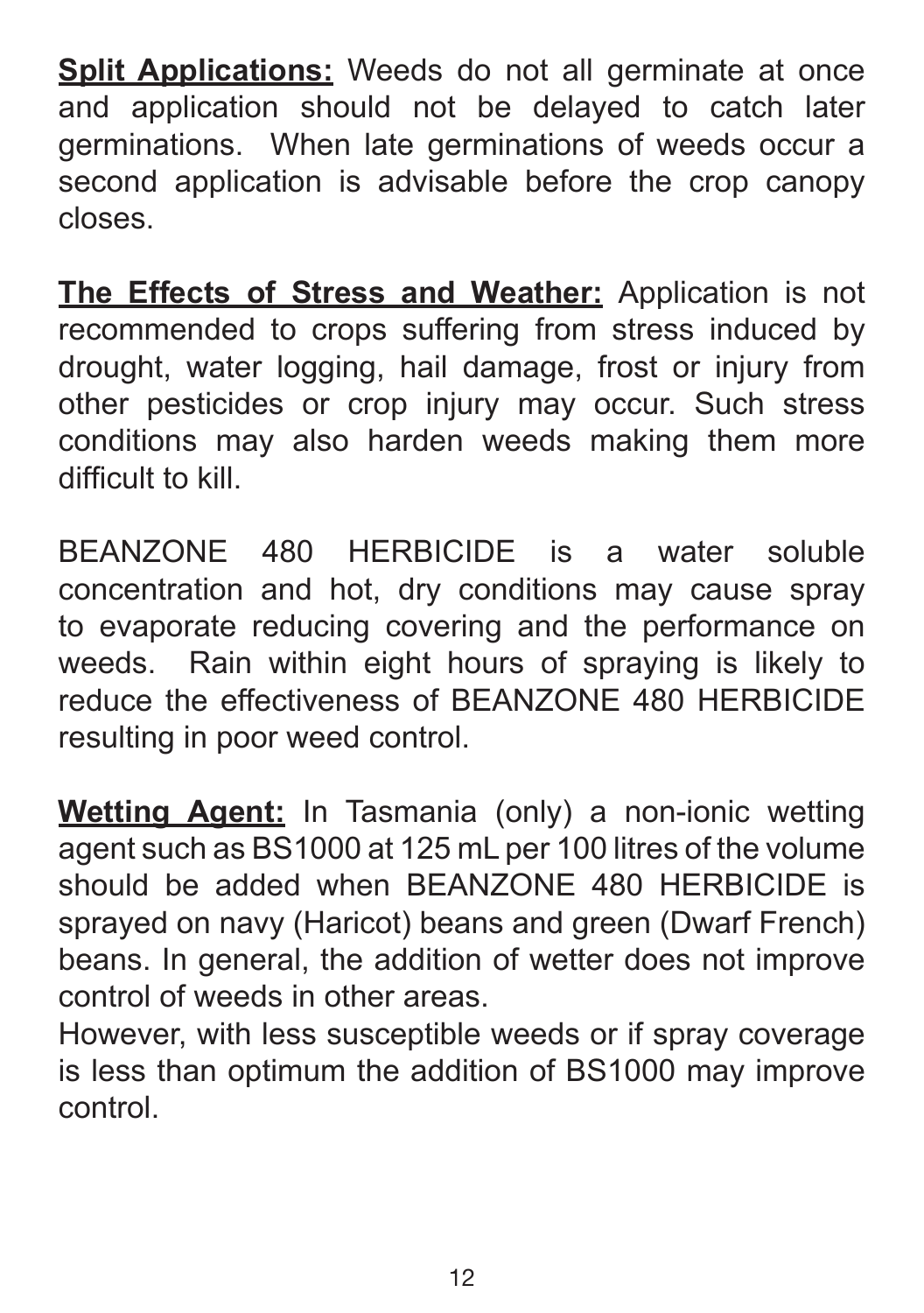### **MIXING**

BEANZONE 480 HERBICIDE mixes readily with water. Add the required amount of BEANZONE 480 HERBICIDE to the spray tank when filling and agitate to give even mixing.

# **COMPATIBILITY**

BEANZONE 480 HERBICIDE can be applied after preplanting application of trifluralin or EPTC.

#### **CROP SAFETY**

**Green beans, navy beans, red kidney beans, red mexican beans:** Beans are tolerant of BEANZONE 480 HERBICIDE after the first two trifoliate leaves are fully expanded. There may be leaf scorch but this will not affect yields. Do NOT apply unless two trifoliate leaves are present except as per directions for use in Tasmania on green beans or severe damage may result. When used in Tasmania do not apply after flower bud formation.

**Peanuts:** Apply after the crop is 12 cm high.

**Soybeans:** Soybeans are tolerant of BEANZONE 480 HERBICIDE at all stages of growth. Mild leaf scorching may occur but will not affect yield.

#### **RESISTANT WEEDS WARNING**

**GROUP C HERBICIDE**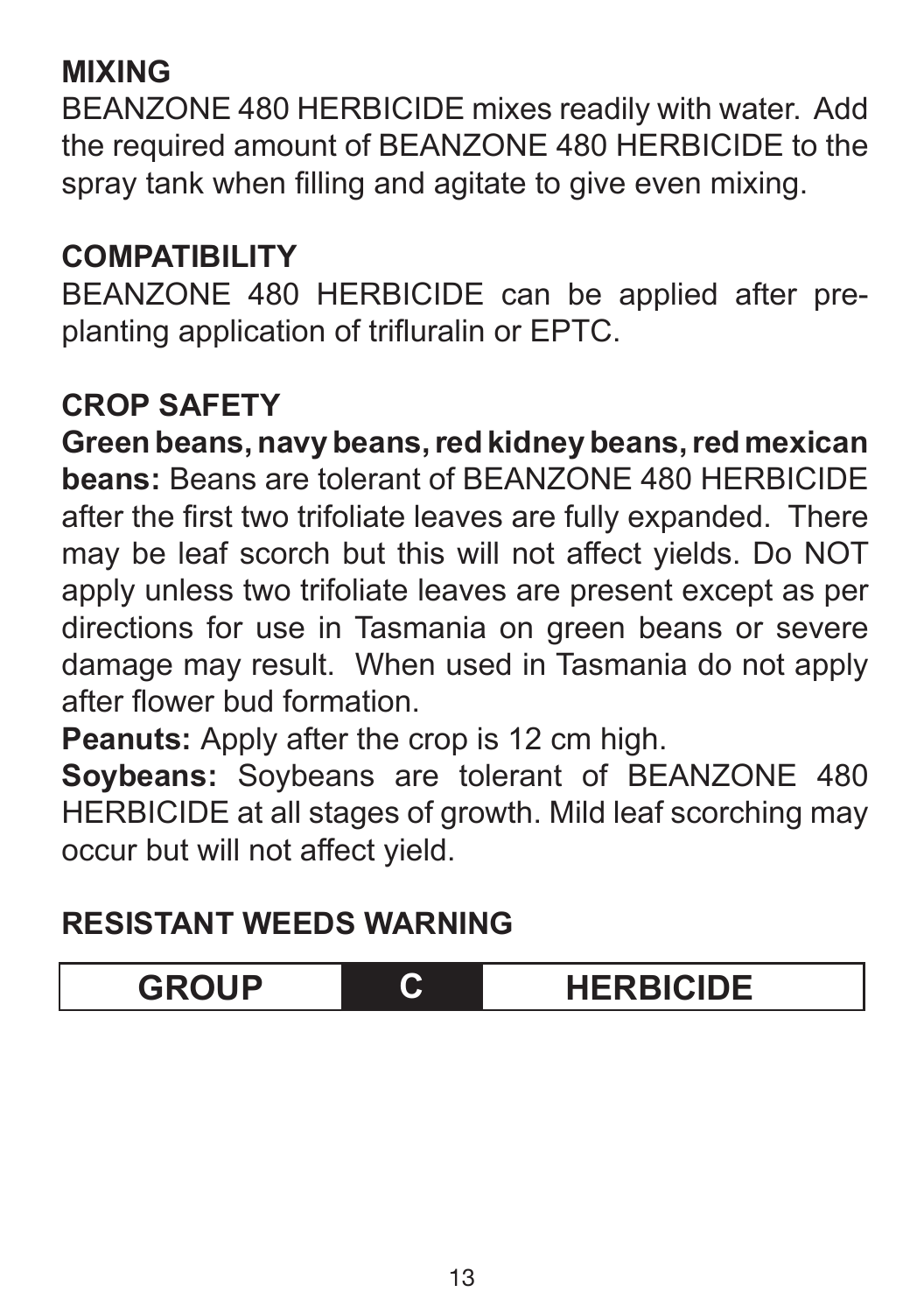BEANZONE 480 HERBICIDE is a member of the benzothiadiazole group of herbicides. BEANZONE 480 HERBICIDE is a herbicide which inhibits photosynthesis at photosystem II. For weed resistance management BEANZONE 480 HERBICIDE is a Group C herbicide.

**Some naturally-occurring weed biotypes resistant to BEANZONE 480 HERBICIDE, and other Group C herbicides, may exist through normal genetic variability in any weed population. The resistant individuals can eventually dominate the weed population if these herbicides are used repeatedly. These resistant weeds will not be controlled by BEANZONE 480 HERBICIDE or other Group C herbicides.**

Since occurrence of resistant weeds is difficult to detect prior to use, Grow Choice Pty Ltd accepts no liability for any losses that may result from the failure of BEANZONE 480 HERBICIDE to control resistant weeds.

#### **PROTECTION OF WILDLIFE, FISH, CRUSTACEANS AND ENVIRONMENT**

Do NOT contaminate streams, rivers or waterways with BEANZONE 480 HERBICIDE or used containers.

# **PROTECTION OF CROPS, NATIVE AND OTHER NON-TARGET PLANTS**

Do NOT apply under meteorological conditions or from spraying equipment which could be expected to cause spray to drift onto nearby susceptible plants, adjacent crops, crop lands or pasture.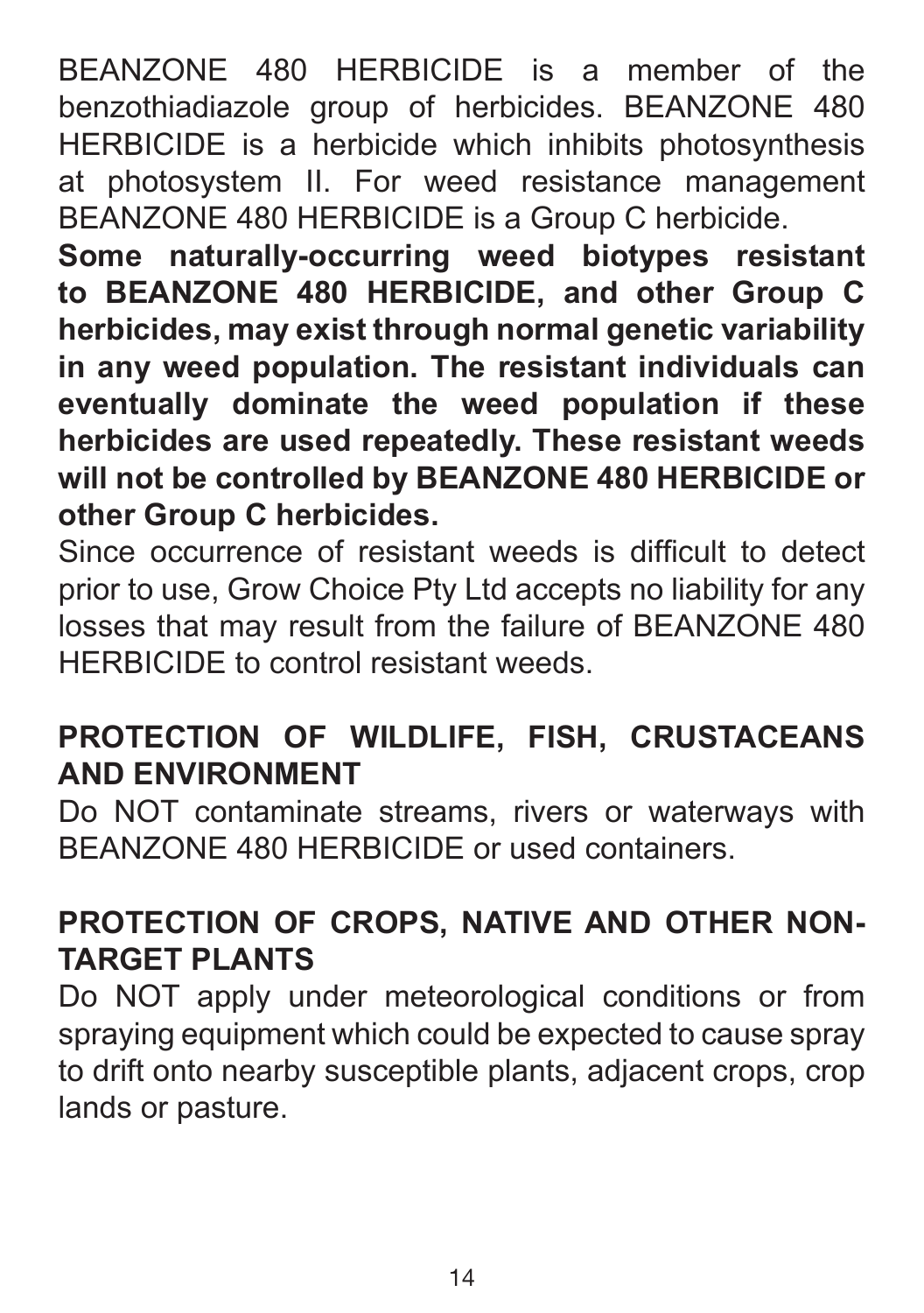# **STORAGE AND DISPOSAL**

Store in the closed, original container in a well-ventilated area, as cool as possible. DO NOT store for prolonged periods in direct sunlight.

Triple-rinse containers before disposal. Add rinsings to spray tank. Do not dispose of undiluted chemicals on site. If recycling, replace cap and return clean containers to recycler or designated collection point.

If not recycling, break, crush, or puncture and deliver empty packaging to an approved waste management facility. If an approved waste management facility is not available, bury the empty packaging 500 mm below the surface in a disposal pit specifically marked and set up for this purpose, clear of waterways, desirable vegetation and tree roots, in compliance with relevant local, state or territory government regulations. Do not burn empty containers or product.

For refillable containers: Empty contents fully into application equipment. Close all valves and return to point of supply for refill or storage.

#### **SAFETY DIRECTIONS**

May irritate the eyes and skin. Avoid contact with eyes and skin. After use and before eating, drinking or smoking, wash hands, arms and face thoroughly with soap and water.

#### **FIRST AID**

If poisoning occurs, contact a doctor or Poisons Information Centre. Phone Australia 13 11 26.